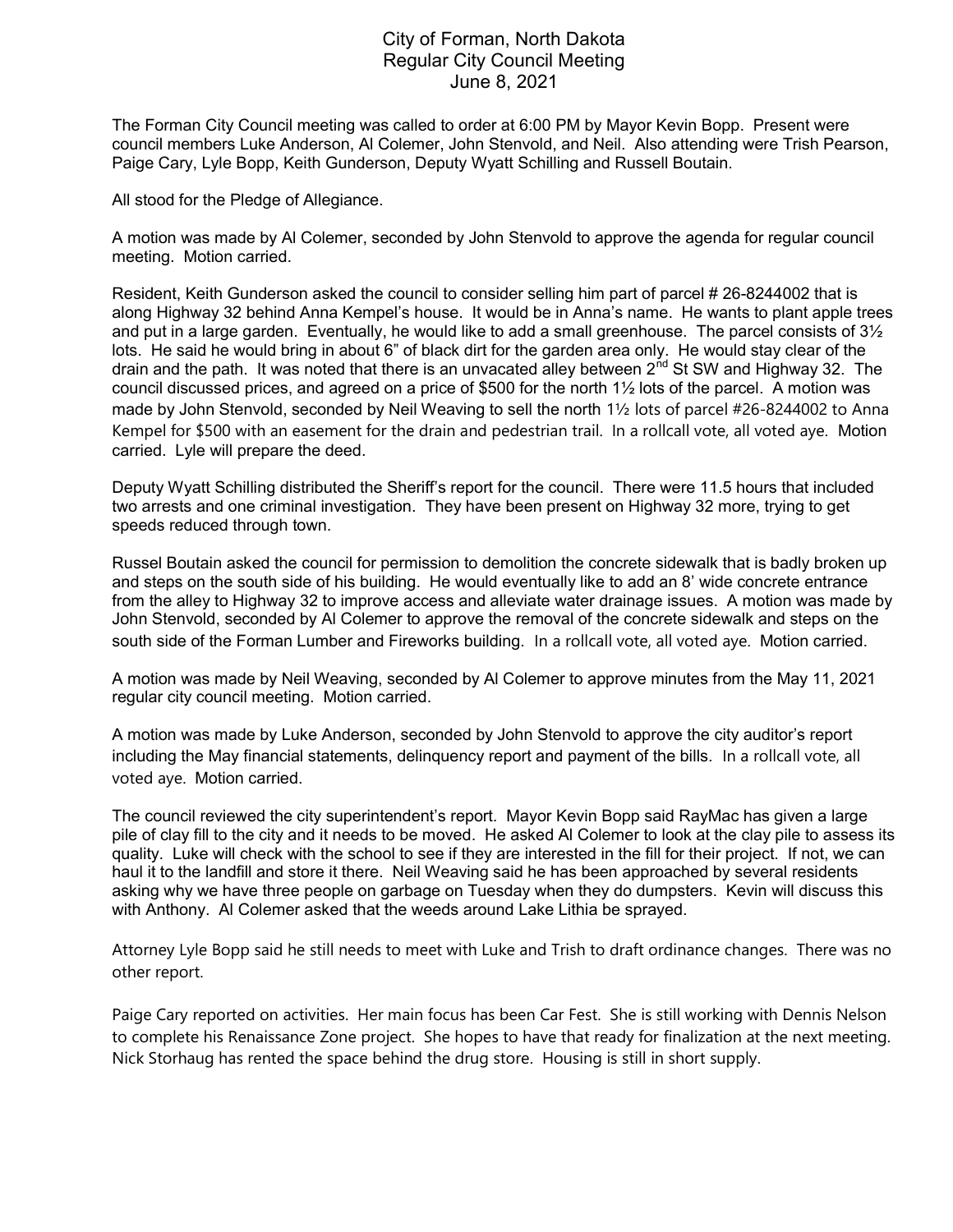Paige tendered her resignation stating that it has nothing to do with the city or her work. It is something that is right for her at this point in her life. She agreed to stay on until September 1 if necessary. She suggested the council change her job title, as economic development coordinator is too long. The council discussed and decided on city coordinator. Paige wrote up some her responsibilities and accomplishments. We will need to write a job description as we did not write one when this position was created. Trish will work with Paige on this. The council thanked Paige for her service and told her she will be missed.

In old business, the review of chapters one and eight of the ordinances was tabled at the last meeting. It was left on the table.

Dakota Sweeping and Striping will be in town, probably the end of June, to repaint the stripes and parking spaces on Main Street.

A motion was made by Luke Anderson, seconded by Al Colemer to remove from the table the building permit for Matt Wolters. Motion carried. Mayor Bopp spoke with the Wolters' and discussed the acceptable materials for a fence in residential areas. They were amenable to using new wood and chain link. A motion was made by Al Colemer, seconded by Neil Weaving to approve the building permit for Matt Wolters to build a fence provided they use new wood, use either chain link or wood, and that they get agreement from their neighbor. In a rollcall vote, all voted aye. Motion carried.

A motion was made by Luke Anderson, seconded by John Stenvold to remove from the table the request by Ton Construction for cost sharing on a concrete pad. Mayor Bopp spoke with Trent Nelson and got a few more specifications. He also communicated that our ordinances no not require the city to share the concrete expense for sidewalks. Nelson said he would be moving forward even if there were no cost share. He was reminded that a building permit is required. The city has not yet received a building permit for the project. The council discussed and stated that while this project will improve the property, it is not a sidewalk. It is an apron and driveway. They have a list of prioritized sidewalk projects and a very limited budget. A motion was made by Luke Anderson, seconded by John Stenvold to deny the cost-sharing request by Ton Construction for the cement work at his storage building. In a rollcall vote, Weaving abstained and the remainder voted aye. Motion carried.

There was no update on the water main stub for the car wash or the placement of the radar signs.

We will discuss the cemetery plots for potter's field at the next meeting.

Paige asked her children's dance instructor if she would consider coming to Forman to hold dance classes. They currently travel to Ellendale for classes. Paige asked if the city would consider a special rate for the class to us city hall. There is precedence with a previous dance class that was at city hall in years past. They decided they could offer a rate of \$20 per session for six weeks. A motion was made by Al Colemer, seconded by John Stenvold to offer the rate of \$20 per session, for six weeks, for dance classes at city hall. In a rollcall vote, all voted aye. Motion carried.

The city recently created a Forman Bucks reward to be used for awards issued to citizens by the city. We have since received requests to offer the purchase of Forman Bucks for anyone like the commercial club used to do. Paige talked to the bank about how the commercial club program worked. They had an account set up that the bank would debit when a certificate was redeemed. We could run the program the same way. The bearer would make a purchase with a local business, paying for the purchase with Forman Bucks. That business would then bring the certificate to the bank with their regular deposits. They would receive credit just like depositing a check and the city's account would be debited. Only Forman businesses are allowed to redeem Forman Bucks at the bank. They cannot be cashed by the bearer for cash. A motion was made by Al Colemer, seconded by Luke Anderson to set up a separate bank account at Stock Growers Bank starting with \$1,000 from the Forman Improvement Fund. In a rollcall vote, all voted aye. Motion carried.

A motion was made by John Stenvold, seconded by Luke Anderson to approve a building permit for Reed Hanson to build a 12'x24' wood deck and a 20x20 concrete patio. Motion carried.

A motion was made by Luke Anderson, seconded by Neil Weaving to approve the gaming site authorization for the Forman Golf Association at the Hole in One. Motion carried.